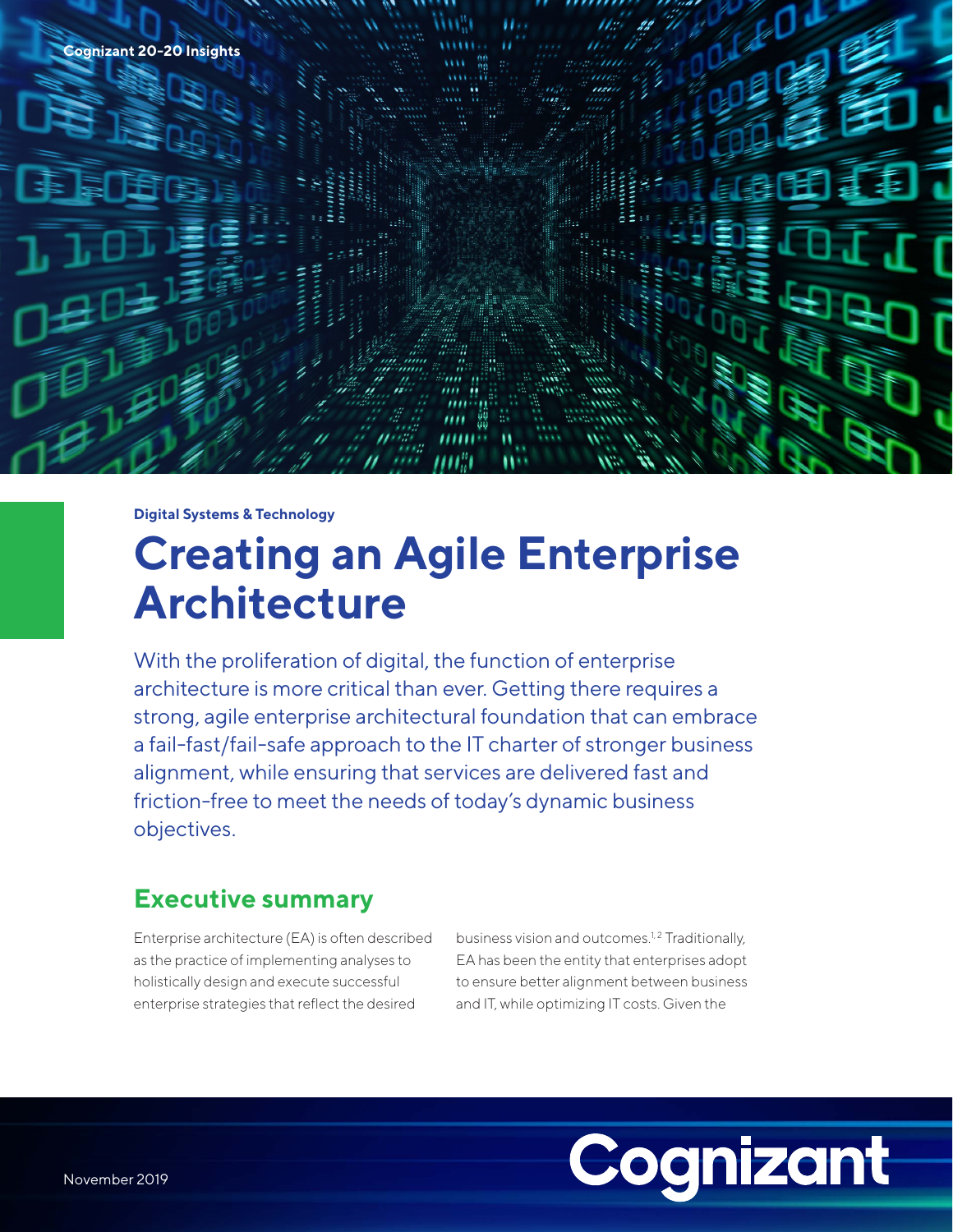A use-case prioritization approach coupled with cognizance of analytics maturity offers clear direction on business and technology strategy when building a use-case implementation roadmap.

dynamic nature of today's digital economy, replete with higher volatility, uncertainty, complexity, and disruptions, the value of EA is not to simply deliver IT value but rather how it can enhance business value by enabling faster and more agile responses to market opportunities and threats.3 As a result, IT organizations must revisit the basic tenets of EA including its charter, services offered, value of the services delivered, and the underlying organizational and operating model of what is called Agile EA.

This white paper presents the concept of Agile EA, explains why this new model is needed, the key elements that either need to be changed or newly adopted, and the key guidelines to realize the model.

EA is often misunderstood and used interchangeably with solution architecture, which typically applies only to a single project or project release,

assisting in the translation of requirements into a solution vision, high-level business and/or IT system specifications, and a portfolio of implementation tasks. Therefore, Agile EA can be conflated with an architecture definition for Agile projects, even though there are fundamental differences between the two.

There are various approaches such as minimum viable architecture (MVA), just-in-time (JIT) architecture, just-enough architecture, evolutionary architecture and others that define architectures for Agile projects while practicing solution architecture. This paper, however, focuses on Agile EA, an emerging model for the enterprise architecture that can help organizations quickly and effectively create a digital foundation that can meet business needs today, and anticipate and deliver on tomorrow's requirements.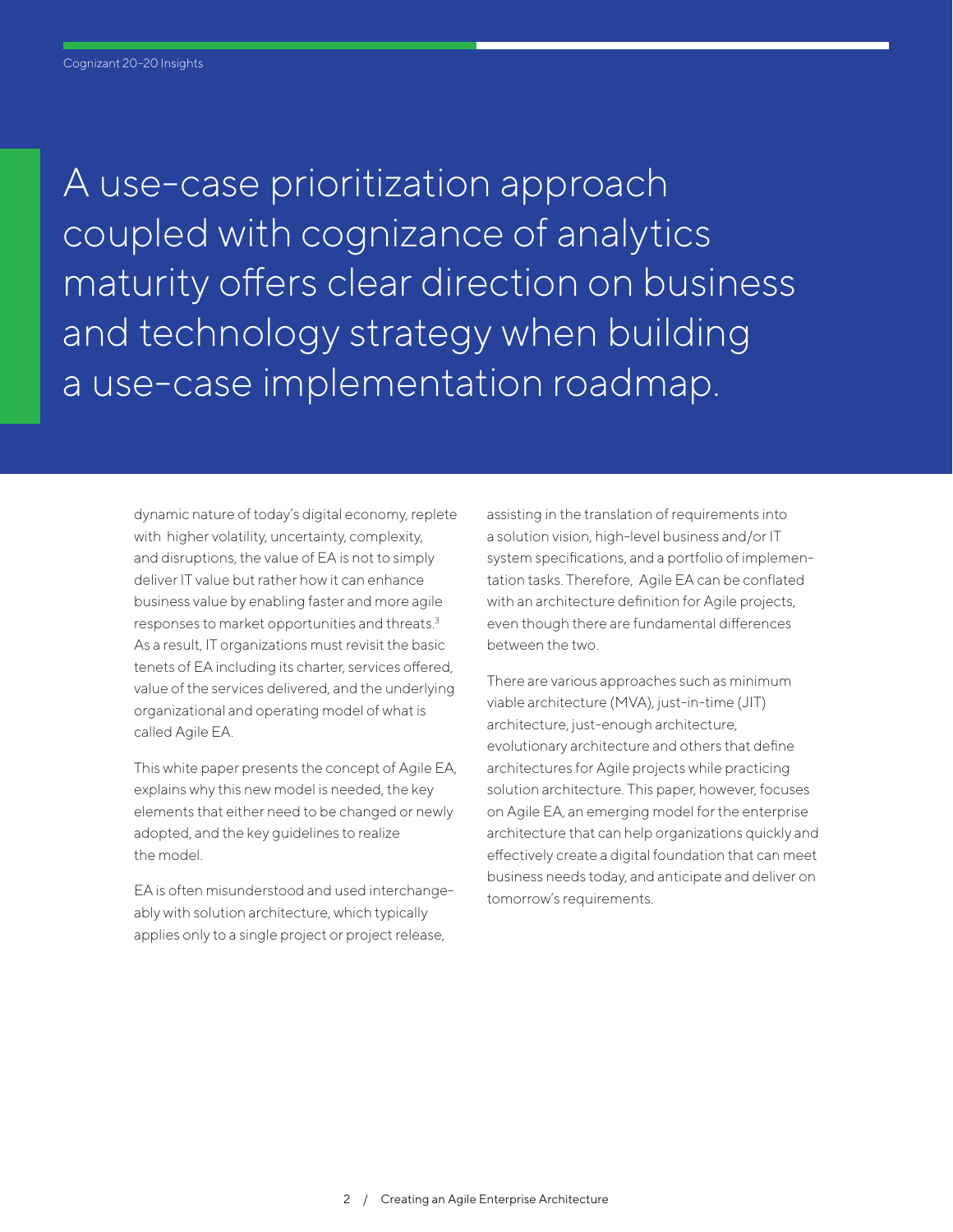## **Agile enterprise architecture: A primer**

There are numerous reasons for IT organizations to pursue Agile enterprise architecture, as well as a rationale to move forward. They include:

- **I** Why: Increase responsiveness to align with faster change cycles.
- **I What:** EA's organizational model and focus area (competency center to service center) provides measures of success (i.e., from reference architectures to reference implementations).
- **How:** Restructure EA units based on services rather than architecture domains, establish EA service catalog, simplify architecture artifacts and deliverables with just-enough information, and define impact-based key performance indicators (KPIs) to measure and communicate the value of the EA function.

In its effort to ensure the right alignment with enterprise vision and drivers, EA has traditionally adopted a compliance-centric approach through stage-gated interventions for providing architecture assurances. However, this model doesn't scale enough in today's fail-fast/fail-safe era where architecture assurances are expected to be provided just-in-time, digital strategy decisions must be made as swiftly as possible, and fit-for-purpose technologies are preferred over standardized technologies. Similarly, long cycles are typically spent defining an enterprise technology or domain roadmap by analyzing the current state and proposing a high-level future state with or without intermediate transitional states.

At a time of rapidly changing technology, coupled with rapidly evolving user or customer expectations, it becomes increasingly difficult to define a future state architecture that adequately addresses the concerns of all stakeholders.

Crucial Agile EA drivers include:

- Manage stakeholder expectations to fail-fast and fail-safe.
- Scale on demand to provide architecture services.
- Reduce cycle time and adopt an incremental delivery of architecture services.
- Adapt to rapid changes in the technology landscape.
- Communicate the value of adopting fit-forpurpose over standardization of technologies.

In addition, an Agile EA can help IT to:

- Meet evolving user or customer expectations.
- Improve focus on insights over information (for example, application portfolio insights over application portfolio information).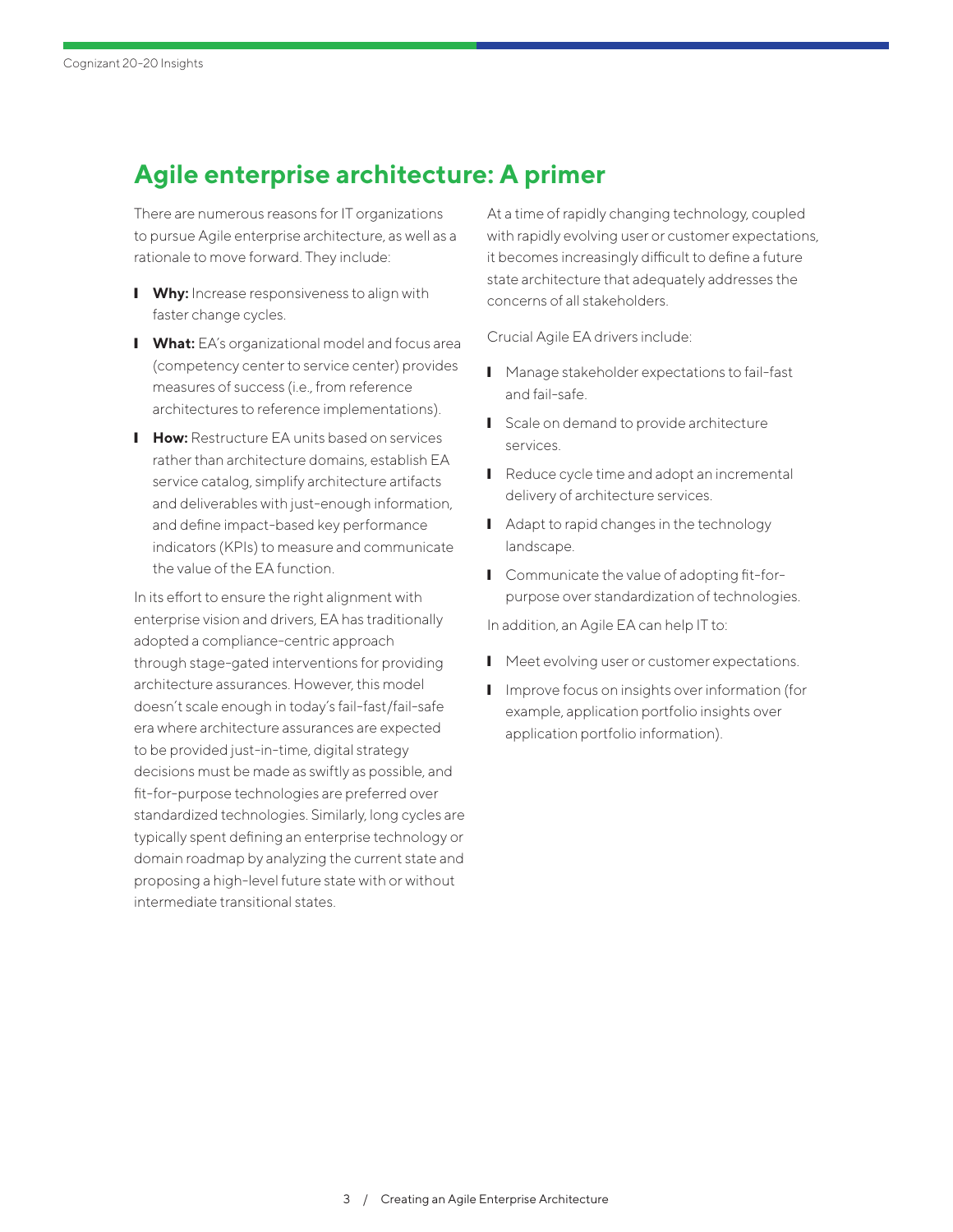### **Competing when change is the only constant**

The need for EA is usually a response to the technology trends prevalent at that point in time. A technology-centric model was in vogue when IT began focusing on technological standardization and infrastructure optimization. The rise of common off the shelf (COTS) products, custom solutions, and open standards then gave way to a portfolio-centric model.

Maturing EA frameworks and the evolution of industry-specific capability models necessitated a capability-centric model. Today, IT is focused primarily on digital innovation, automation, DevSecOps, and Agile delivery methodologies, which calls for an Agile EA model.<sup>4</sup>

It is thus natural that the transition to Agile EA necessitates changes in key dimensions of an EA function (See Figure 1):

**I** EA's focus areas. With the technology-centric approach to EA, the focus was on technology optimization. This led to standardization of the technology portfolio and improvement of business-IT alignment (in the capabilitycentric approach). With Agile EA, the focus of the practice shifts toward core modernization and innovation at scale, while enabling IT standardization and compliance through automation.



#### **The evolution of EA**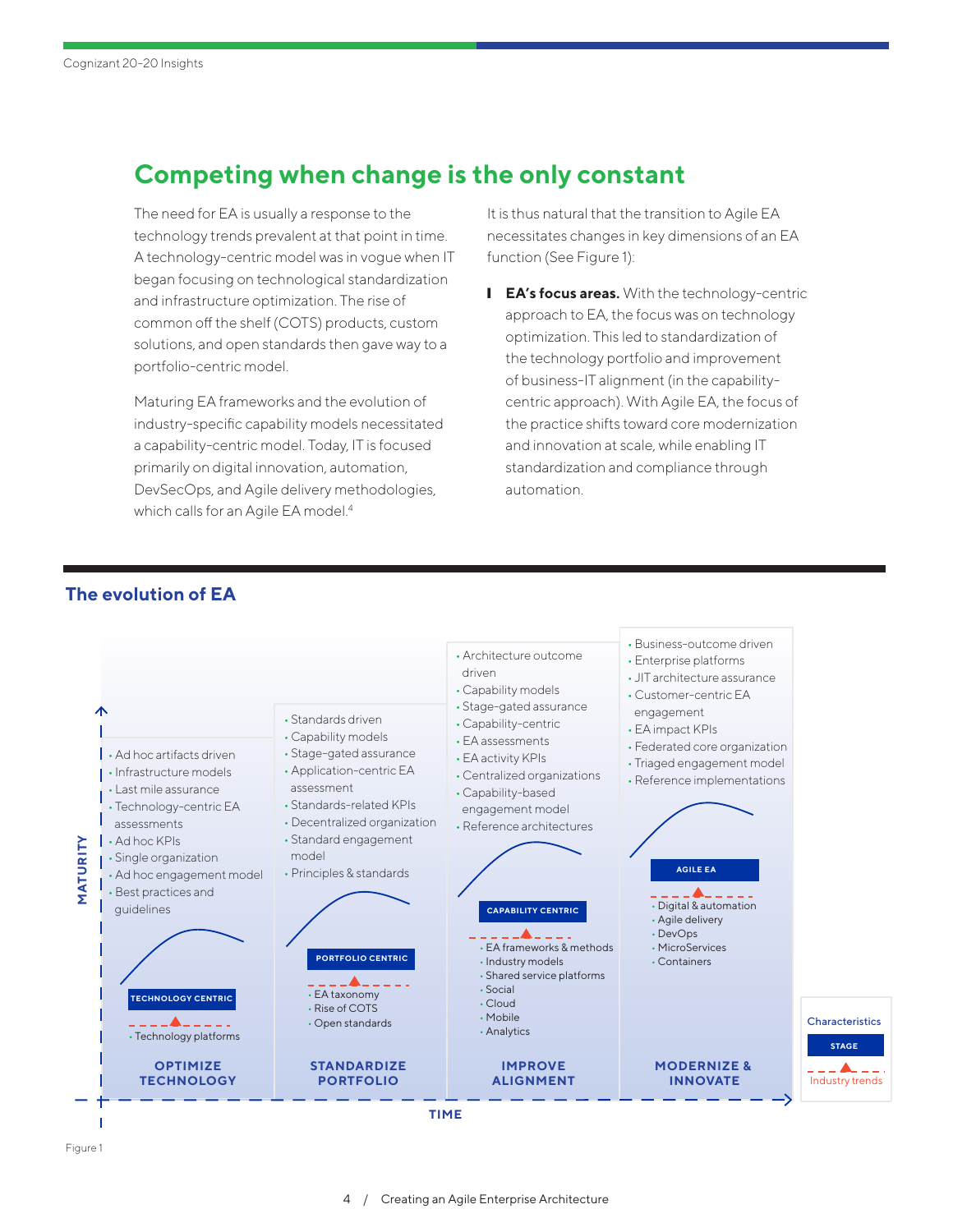An Agile EA model will be business outcome-driven, servicecentric, nimble and, more importantly, focus and scale to modernize and innovate. Customer-centric initiatives along with enterprise platforms will gain prominence.

- **I** Key characteristics. An Agile EA model will be business outcome-driven, service-centric, nimble and, more importantly, focus and scale to modernize and innovate. Customer-centric initiatives along with enterprise platforms will gain prominence. A just-in-time architecture assurance approach will be preferred over a stage-gated compliance approach. Enterprise architects will be mapped to strategic enterprise initiatives rather than lines of business or portfolios as done traditionally.
- **I** The organizational model. Rather than being a centralized and consolidated group within the organization, EA will shift to a federated structure with a core organization and a triaged engagement model. The federation can be on the basis of the functional divisions within the organization. A federated model helps to achieve the needed scalability. This also decouples the need for EA practitioners to be masters of all technologies and domains. The distributed team can focus on their individual strengths and capabilities, based on the functional division. Another important attribute is structuring the units of an EA function based on the service lines rather than based on disciplines of EA.
- **I** The measurement criteria. The typical key result areas (KRA), which measure the effectiveness of an EA function, have traditionally been defined based on the activities such as *defining* standards, as well as *developing*

EA roadmaps, reference architectures, patterns and guidelines. This has shifted to impact-driven KPIs, with an emphasis on the business value realized through modernization or use of any of the EA assets, reduced cycle time for solution development, and/or consolidation or rationalization - of systems or technologies.

**I** The tools. EA tools are used for strategic decision-making provided through capturing vital enterprise context background, along with content development and analysis capabilities across the business, information, technology and solution architectures.<sup>5</sup> However, the focus has shifted from capturing information to proving that the IT investments are delivering the greatest return on investment and helping the organization meet its strategic goals. A more integrated relationship between IT and finance is needed. Traditional EA tools need to either evolve or complement other tools to provide holistic technology business management (TBM) that offers IT financial planning and insight.<sup>6,7</sup>

Agile EA takes a complete relook at the current key EA functions as well as any new functions required for EA to scale up to meet the demands of digital business and automation that fuels it. Figure 2 (see next page) highlights some of the key differences.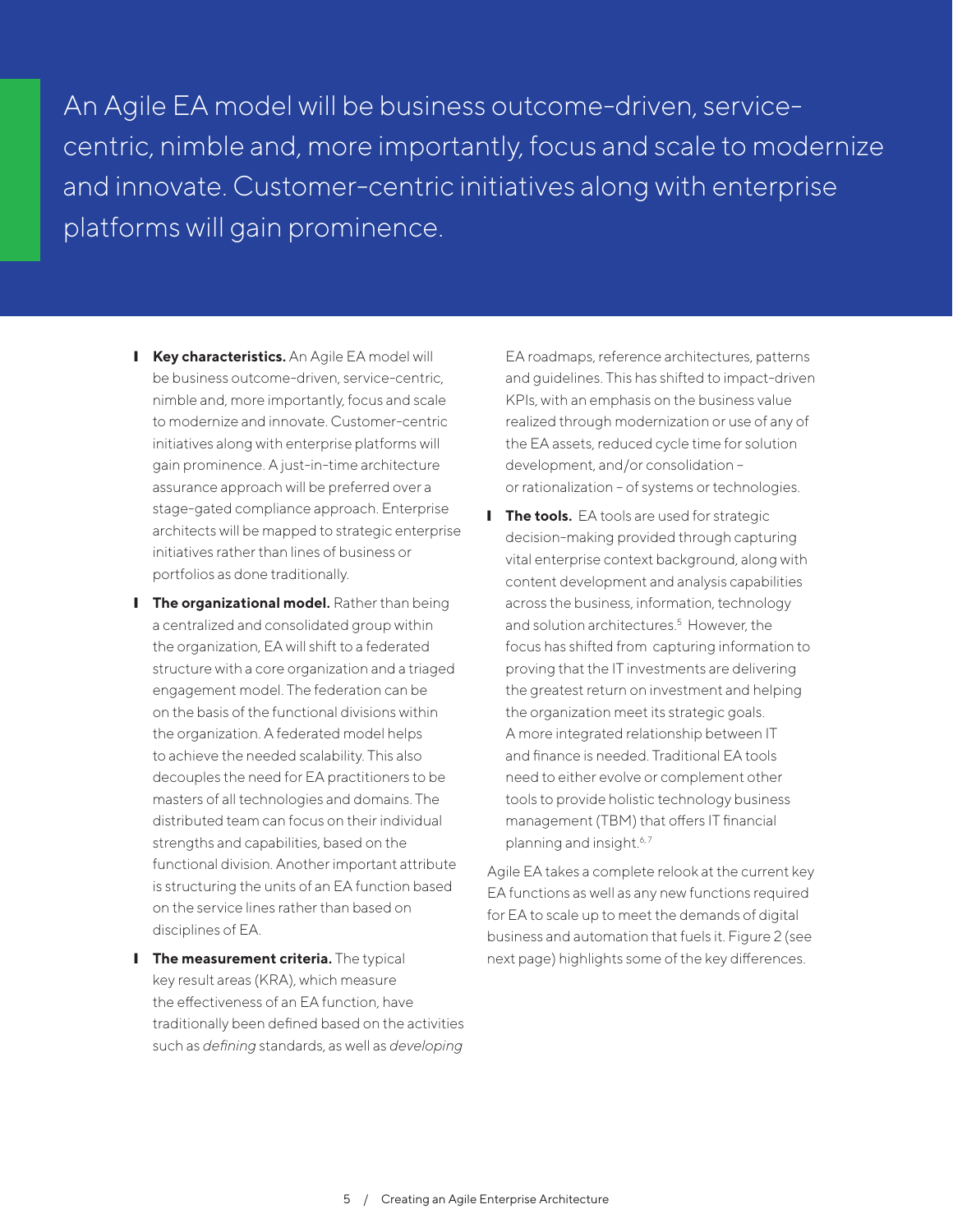### **Comparing the traditional and Agile EA model**

| <b>Dimension</b>                           | <b>Traditional EA</b>                                                                                                                                                        | <b>Agile EA</b>                                                                                                                                                                                                                      |
|--------------------------------------------|------------------------------------------------------------------------------------------------------------------------------------------------------------------------------|--------------------------------------------------------------------------------------------------------------------------------------------------------------------------------------------------------------------------------------|
| <b>Strategy</b>                            | Firm up strategies as part of the planning<br>exercise and implement later.                                                                                                  | Evolve strategies and plans incrementally and iteratively.                                                                                                                                                                           |
| <b>Architecture</b><br>assurance           | Architecture review boards or<br>committees carry out stage-gated<br>approval process.                                                                                       | Enable JIT architecture assurance through self-service and<br>stand-up meetings for most projects.                                                                                                                                   |
| <b>Technology</b><br>governance            | Define and manage technology<br>standards through validation of points of<br>view (PoV) by enterprise review boards.                                                         | Back fit-for-purpose technology standards by proof of<br>technology reference Implementations.                                                                                                                                       |
| <b>Fiduciary</b><br>responsibility         | Need EA oversight for all projects and<br>manage any deviations by exception.                                                                                                | Need EA oversight for most risky or important projects<br>categorized by risk tiers.                                                                                                                                                 |
| Organization                               | Perceive as a competency center.                                                                                                                                             | Perceive as a services organization.                                                                                                                                                                                                 |
|                                            | Organize centralized architecture<br>team around the various disciplines<br>of EA, namely business, information,<br>application and infrastructure.                          | Organize federated architecture team with the core team<br>based on the architecture services provided.                                                                                                                              |
| <b>Innovation</b>                          | Focus on stability, risk reduction or cost<br>savings.                                                                                                                       | Focus on flexibility and scalability, learning-by-doing and<br>experimentation.                                                                                                                                                      |
|                                            | Develop PoVs and reusable solution<br>accelerators.                                                                                                                          | Institute an innovation ecosystem that includes platforms and<br>events such as hackathons, etc.                                                                                                                                     |
| <b>Technology</b><br>management            | Document-based reference<br>architectures describe what should be<br>done.                                                                                                   | Reference implementations demonstrate how it should be<br>done.                                                                                                                                                                      |
| <b>Operations</b>                          | Focus on managing the operations of<br>the EA functions - budget, people, talent<br>management, etc.                                                                         | Diversified focus includes service delivery and periodic<br>standups with portfolio groups and stakeholders.                                                                                                                         |
| Portfolio<br>management                    | Managing the portfolio is a core function<br>of EA.                                                                                                                          | Managing the portfolio becomes a shared responsibility across<br>the different line of business with EA acting as the custodian.                                                                                                     |
| Value<br>measurement                       | <b>Activity based</b><br>For example, the number of EA<br>roadmaps or reference architectures<br>developed.                                                                  | <b>Impact based</b><br>For example, potential cost savings due to technology<br>standardization and mean-time to market new products.                                                                                                |
| Knowledge<br>management &<br>communication | Leverage EAM tools and a document<br>workspace or a portal that houses<br>the architecture assets like reference<br>architectures, business-led technology<br>roadmaps, etc. | Enable collaboration as well as seamless dissemination of<br>information through digital workspaces or communication<br>channels with a dedicated architecture wiki.<br>Store and share reference implementations with an integrated |
|                                            | Use periodic rosters and dashboards for<br>communication with portfolio teams and<br>other stakeholders.                                                                     | code repository.<br>Set up a diverse community of practitioners (CoP) to<br>effectively collaborate and communicate.                                                                                                                 |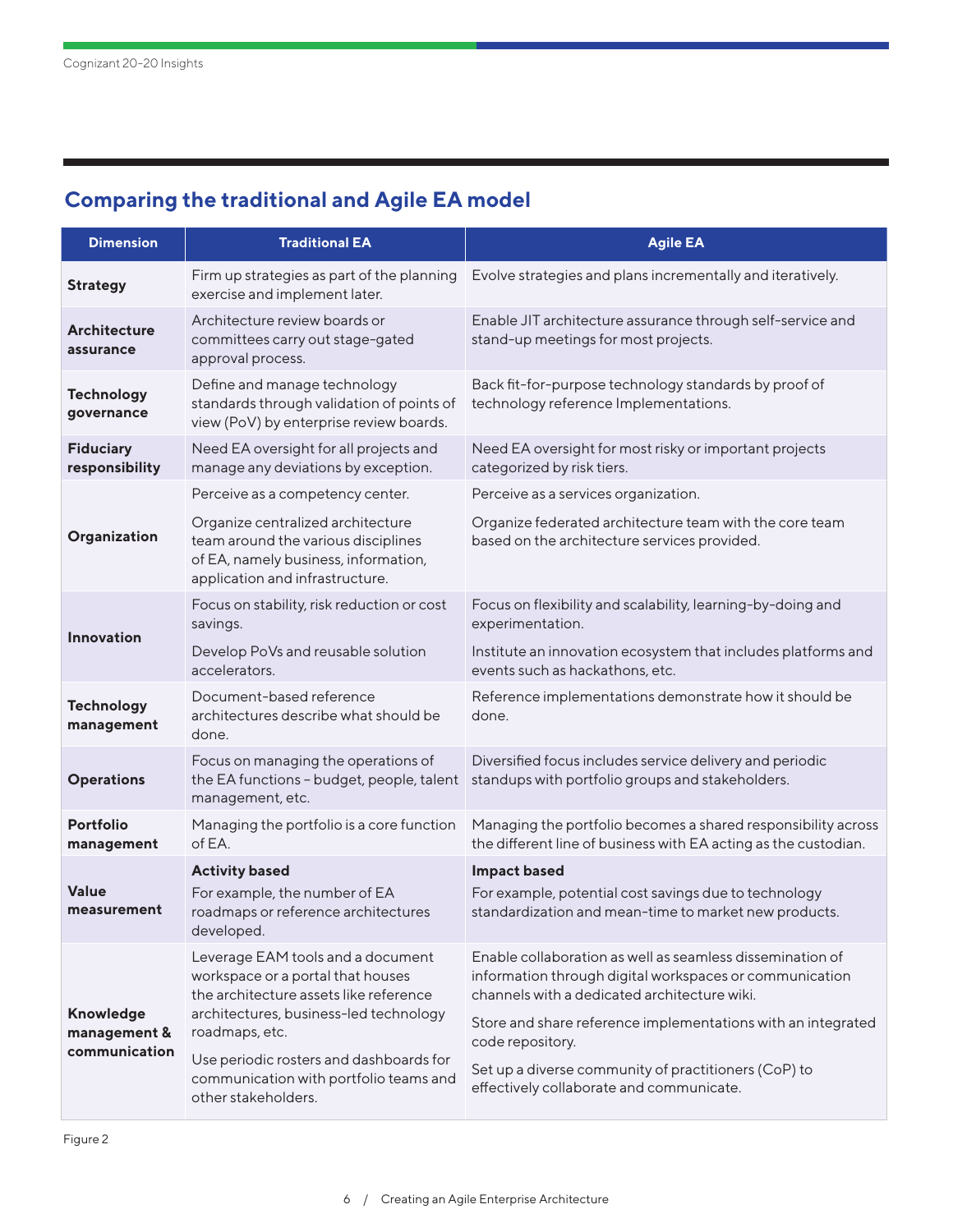## **The EA function's organizational model**

Most EA organizations are structured around business, data (or information), application (or solution) and technology (or infrastructure) architecture domains. In addition to these domains, certain organizations will have a dedicated unit for managing the IT portfolio through standard EA management tools and an operations unit that takes care of all operational activities of the function that includes budgeting, reporting, etc.

Extending the widely popular Conway's law, which states that organizations produce designs based on their structure, the activities or functions of an EA organization are predominantly based on their internal structure.8 This kind of an organizational

structure requires bringing together architects from different units to deliver an architecture service, such as EA roadmaps, assessments or assurance. Hence, the services tend to cut across operating units. Invariably, this leads to managing and balancing the competing priorities of different EA units and addressing internal bandwidth limitations. Thus, each unit tends to deliver services that are isolated in nature, resulting in low business outcome or value.

To enable EA as a services organization, IT should be structured based on the service lines or service categories rather than architecture domains as is widely adopted today (see Figure 3).



#### **The evolution of the EA organizational model**

To enable EA as a services organization, IT should be structured based on the service lines or service categories rather than architecture domains as is widely adopted today.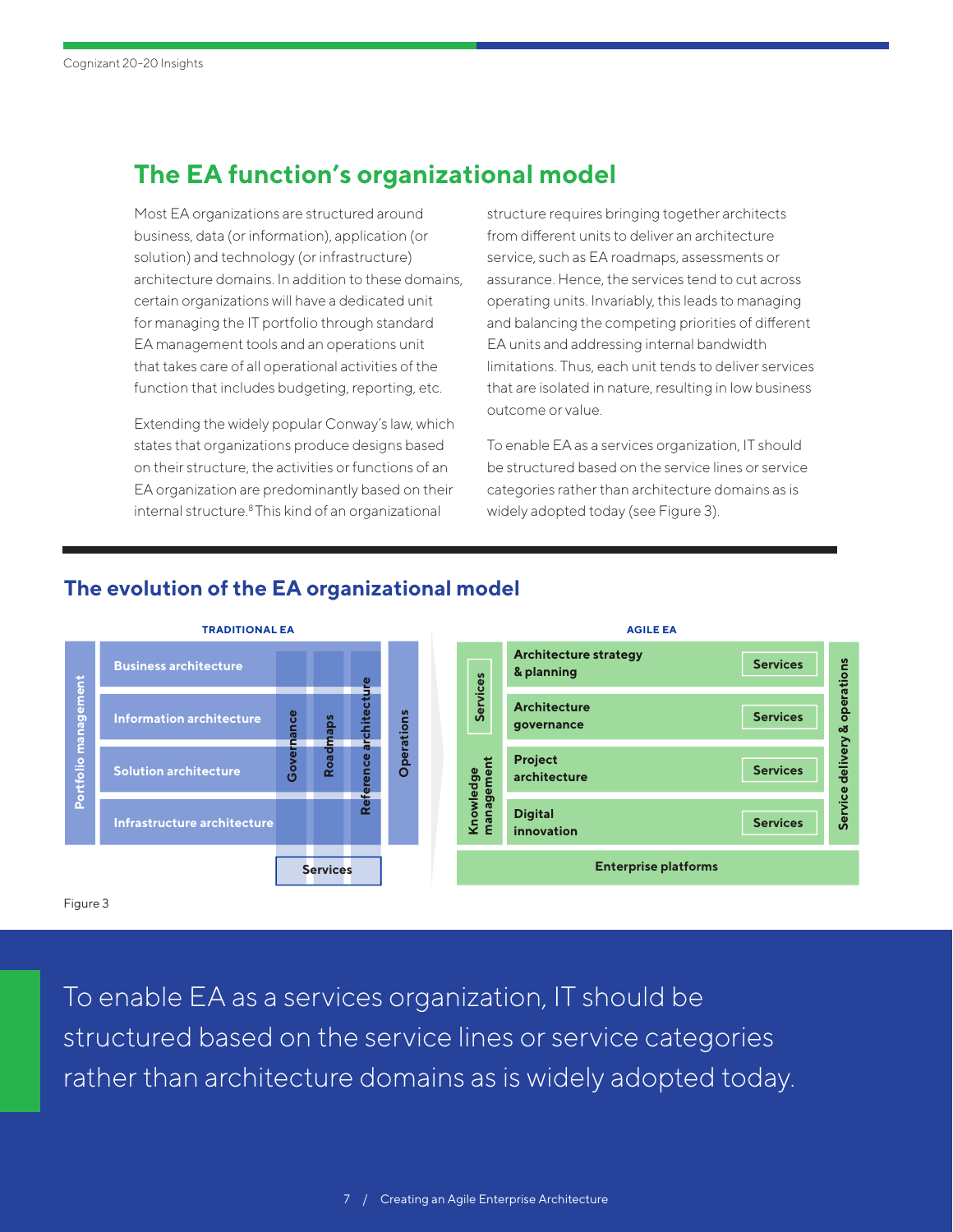Reference implementations on emerging technologies by the digital innovation unit will aid in compressing the time to define business-led technology roadmaps or project architecture services.

Each of these services (units) will be a multidisciplinary team having their own set of user experience (UX) architects, business architects, information architects, solution architects, and technology architects. This aligns well with the Agile philosophy of independent, autonomous teams to reduce dependencies and improve the velocity of the solution or product delivery. Each unit will have a designated service line lead that is responsible for defining and executing architecture services within that service line or category.

Services (units) within the EA organization may include:

- **I** Architecture strategy and planning. Custodian of the overall vision and direction. This unit works with business and IT leads (CIOs and CFOs) to ensure business and IT alignment on a strategic level. It is also responsible for enterprise-wide roadmaps.
- **I** Architectural governance. Ensures that projects and delivery follow a common standard.
- **I** Project architecture. Tasked with defining solutions related to a given project, or set of requirements.
- **I** Digital innovation. Tasked with developing reference implementations that can serve as the golden standard for use in the organization.
- **I** Enterprise platforms. Tasked with monitoring the evolution of platforms such as customer

relationship management (CRM), enterprise resource planning (ERP), document management, etc., and advising the impacted functions on upcoming changes.

- **I** Knowledge management. Governs and controls knowledge assets, such as EA repositories and other EA tools.
- **I** Service delivery and operations. Functions as the program management office (PMO) and keeps track of available bandwidth and workload for different units. A large EA organization benefits from a dedicated delivery and operation unit in a way that the other services can concentrate on their core area.

Such a structure will allow for greater autonomy in delivering relevant EA services and also enable a closed loop of architecture services across different units. For instance, reference implementations on emerging technologies by the digital innovation unit will aid in compressing the time to define business-led technology roadmaps or project architecture services.

A dedicated knowledge management unit will be essential to govern and control the knowledge assets across other units from architecture strategy to digital innovation. The existing operations unit will be expanded to cover service delivery responsibilities within the Agile EA model, and strongly advocates EA to be a services organization rather than a body of architects.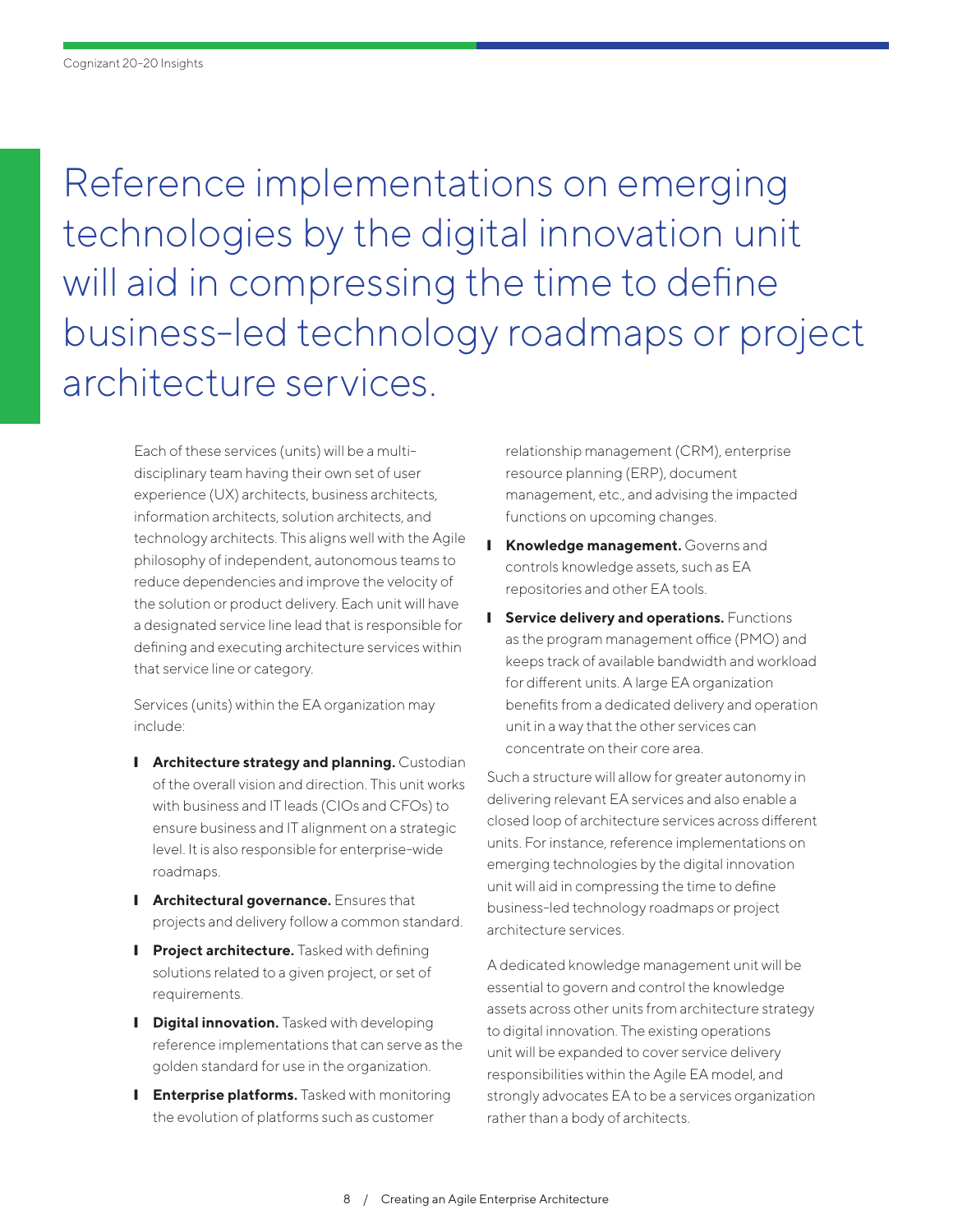Key benefits of this approach include:

- Independent, self-sufficient teams with reduced coupling between units and increased cohesion.
- I Independently scale based on the services.
- The ability to exploit different sourcing models for various services. For example, managed services for architecture assurance services or time-boxed consulting for business-led technology roadmaps or assessments, etc.

Key limitations include:

- Challenges with effective utilization of resources to avoid resource redundancies.
- Inability to foster a community based on architecture domains.
- Difficulty avoiding walls between units to effectively integrate services across service lines.

### **EA as a services organization**

One of the common perceptions about EA as an organization is that it is merely a competency center comprising a collection of talented architects. This setup often leads to an unsustainable and non-scalable model, as identifying, retaining and scaling appropriate talent is highly difficult. It also leads to non-standardization of services due to *my-way-of-doing* things; and a tendency to involve EAs in more tactical project activities over strategic enterprise initiatives, citing urgent needs and increased dependencies on people rather than process. Collectively, this results in ineffective communication of the EA function's value.

As an alternative to a competency center model, the EA function should be established as a services organization that provides a wide range of services to different stakeholders in the enterprise as defined in its charter. With this approach, the

value or impact of an EA function is determined first by the kind of services it provides and if the services can be easily mapped to the enterprise's strategic priorities. The services that are relevant to an organization may vary, based on the needs and priority of the stakeholders and the organization. Having said that, each service should have a clearly articulated service definition that includes a clear definition of ready (inputs), definition of done (deliverables/outputs) and the process. The service definition should also include the necessary metrics by which the effectiveness of the service can be measured, and the metrics can be effectively used to tie it to enterprise-level business outcomes and KPIs.

IT organizations should institute a formal customer satisfaction survey to solicit stakeholder feedback upon completion of a service. Each service should

As an alternative to a competency center model, the EA function should be established as a services organization that provides a wide range of services to different stakeholders in the enterprise as defined in its charter.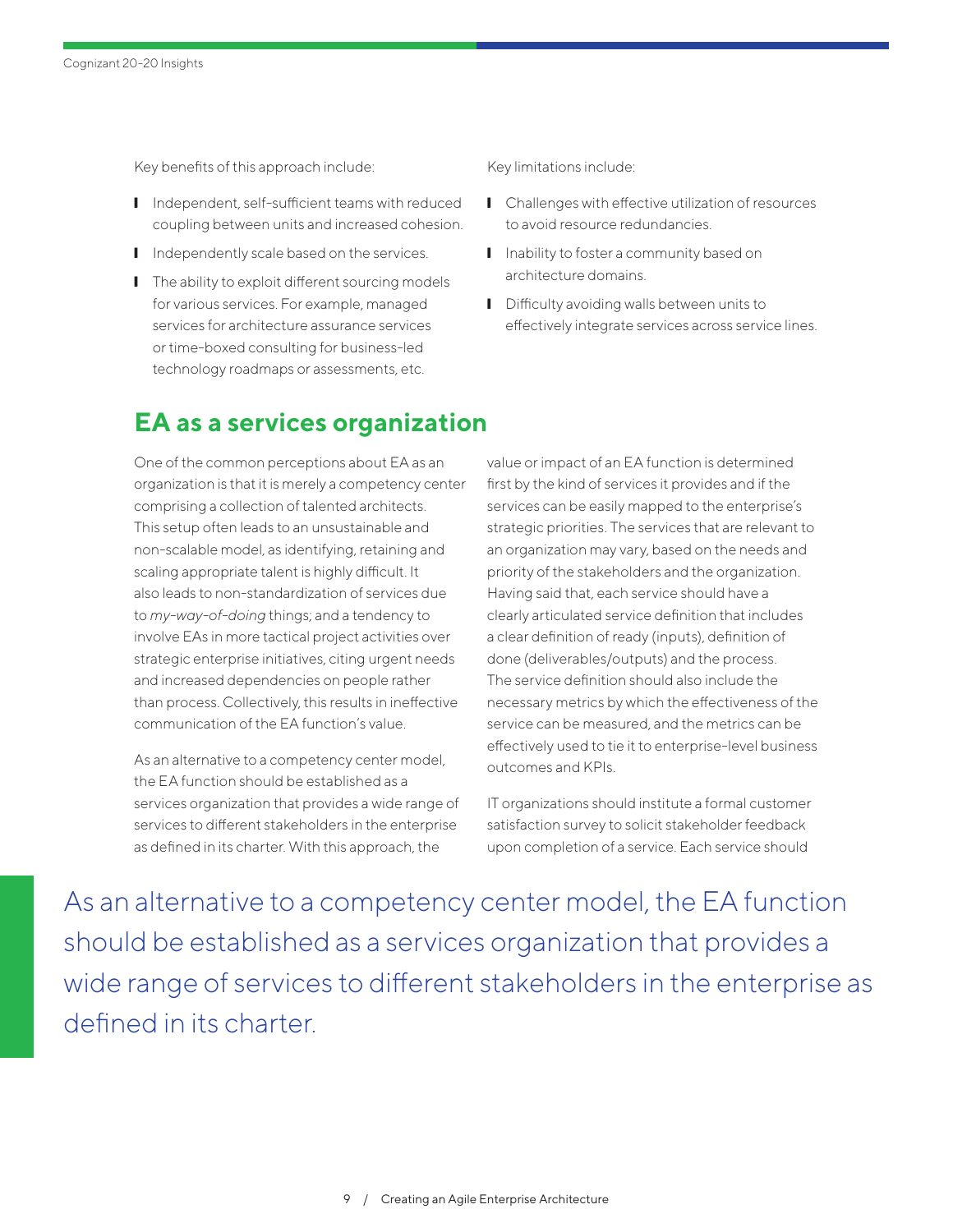IT organizations should institute a formal customer satisfaction survey to solicit stakeholder feedback upon completion of a service. Each service should also identify the collaborating as well as dependent services for enabling a closed-loop of EA services.

also identify the collaborating as well as dependent services for enabling a closed-loop of EA services.

Complementing the organizational model, EA services can be broadly classified into the following categories:

- **I** Innovation services. These revolve around identifying and questioning the status quo, and exploring new opportunities in business and technology, thereby finding new ways to close the gaps between strategy and execution. With an Agile EA, the focus shifts from getting things right the first time to learning by doing. The innovations themselves are ecosystem focused (outside in), rather than being organizationally focused (inside out). The focus of innovation thus shifts from optimizing internal business drivers to adapting to newer market demands. Some services include enterprise hackathons, reference implementations on emerging technologies, strengths, weaknesses, opportunities, and threats (SWOT) and market analysis, blue ocean strategies, customer segmentation, product differentiation and business model innovation.
- **I** Strategic services. These pivot around definition and formulation of long-term enterprise strategy and transformation from the current state. Typical services include domain or business-led technology roadmap definition, modernization or transformation strategy definition, technology migration assessment and framework definition, channel strategy definition, etc. Techniques such as design thinking and value stream mapping (VSM) will be employed as part of strategic services.
- ❙ **Assurance and governance services.** These focus on ensuring that delivery is aligned with IT principles, standards, best practices and other guidelines set forth in the enterprise. Typical services include architecture assessment/ review, impact assessment, information and technology standards. In an Agile EA, the focus must shift from a central team managing the governance process in a phase-gated manner, to a federated model and just-in-time assurance. Reference models and processes can be developed to enable individual project teams to self-assess or self-certify in alignment with IT standards, practices and approved domain or technology roadmaps. Mechanisms like technology horizon/radar will be used to track and govern the use of various technologies.
- **I** Project architecture services. These revolve around the delivery of architecture and design services in the context of a particular project. Typical services are architecture definition, solution envisioning and blueprinting, nonfunctional requirements (NFR) rationalization and architecture assessment. Agile EA model promotes the use of lightweight techniques like ThoughtWorks's Architecture Decision Records  $(ADRs).<sup>9</sup>$
- ❙ **Knowledge management (KM) services.**  These pivot around creation and management of architecture assets that can be effectively used for accelerating solution development or decision-making. KM services also include the development of business and IT capability models, reference models and IT portfolio management that can be leveraged for other services such as assurance or governance.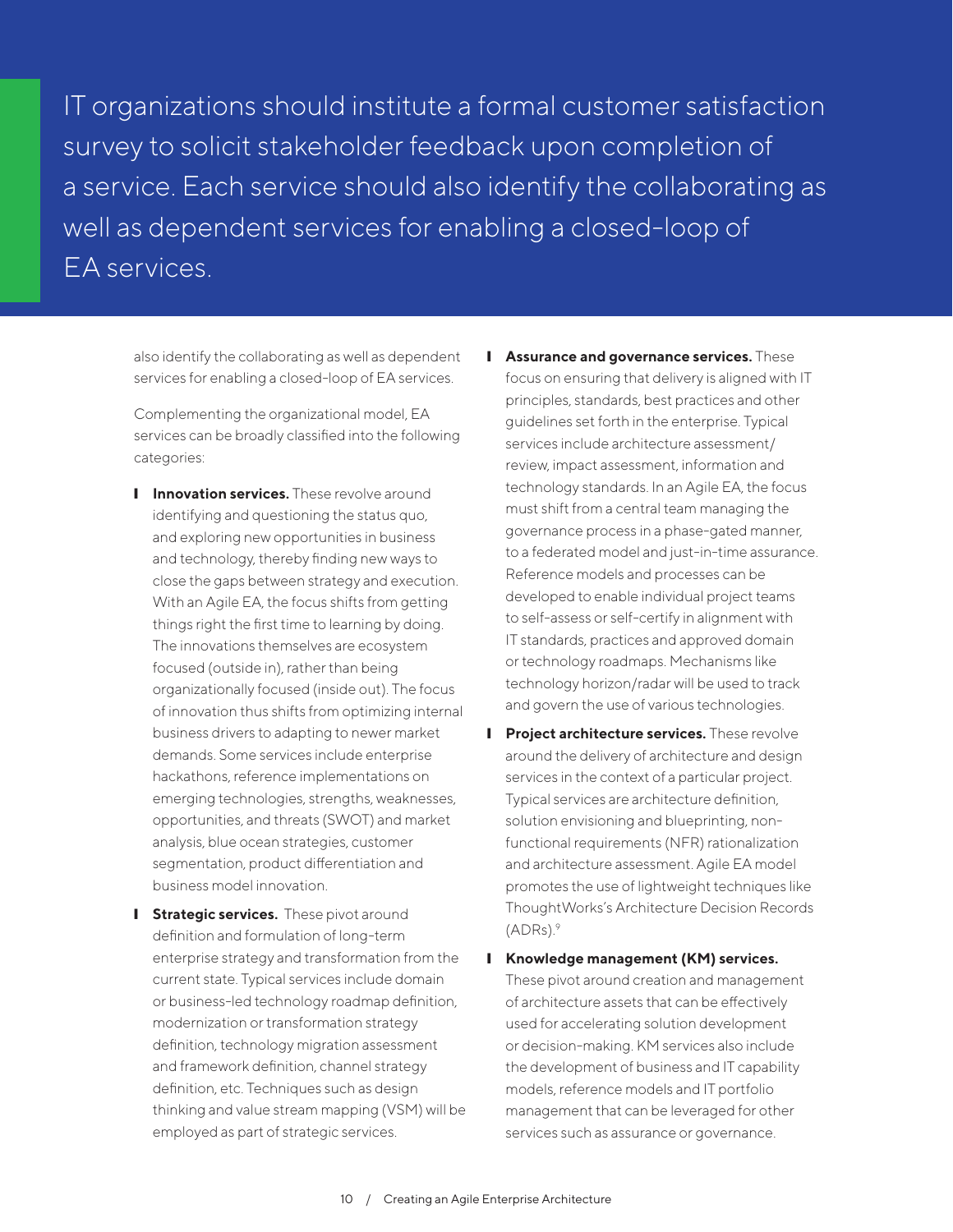Development of an enterprise architecture wiki to disseminate architecture assets and collateral, application lineage, information lineage, and portfolio information is also part of this service category.

**I** Platform services. These are oriented around the development and management of enterprise platforms to accelerate the time to market for new solutions. This includes establishing enterprise platforms for DevSecOps, application platform as a service (aPaaS), identity and access management, standing up of innovation hubs or spaces on the cloud with or without enterprise connectivity to support innovation services such as enterprise hackathons, reference implementations, etc. (See our Digitally Cognizant blog post "[How](https://digitally.cognizant.com/how-devsecops-can-help-plug-a-6-trillion-drain-codex4797/) 

[DevSecOps Can Help Plug a \\$6 Trillion Drain](https://digitally.cognizant.com/how-devsecops-can-help-plug-a-6-trillion-drain-codex4797/)" for additional insights.)

■ An organization may have varying levels of involvement for these categories of services, which further gives rise to the different EA models as illustrated in Figure 4.

A technology-centric EA practice will have a high level of maturity and involvement in assurance or compliance services, a medium involvement in platform, portfolio and project architecture services, and a low involvement in strategic and innovation services.

A capability-centric EA practice will have a high level of maturity and involvement in strategic and assurance services, a medium involvement in portfolio and innovation services, and a low

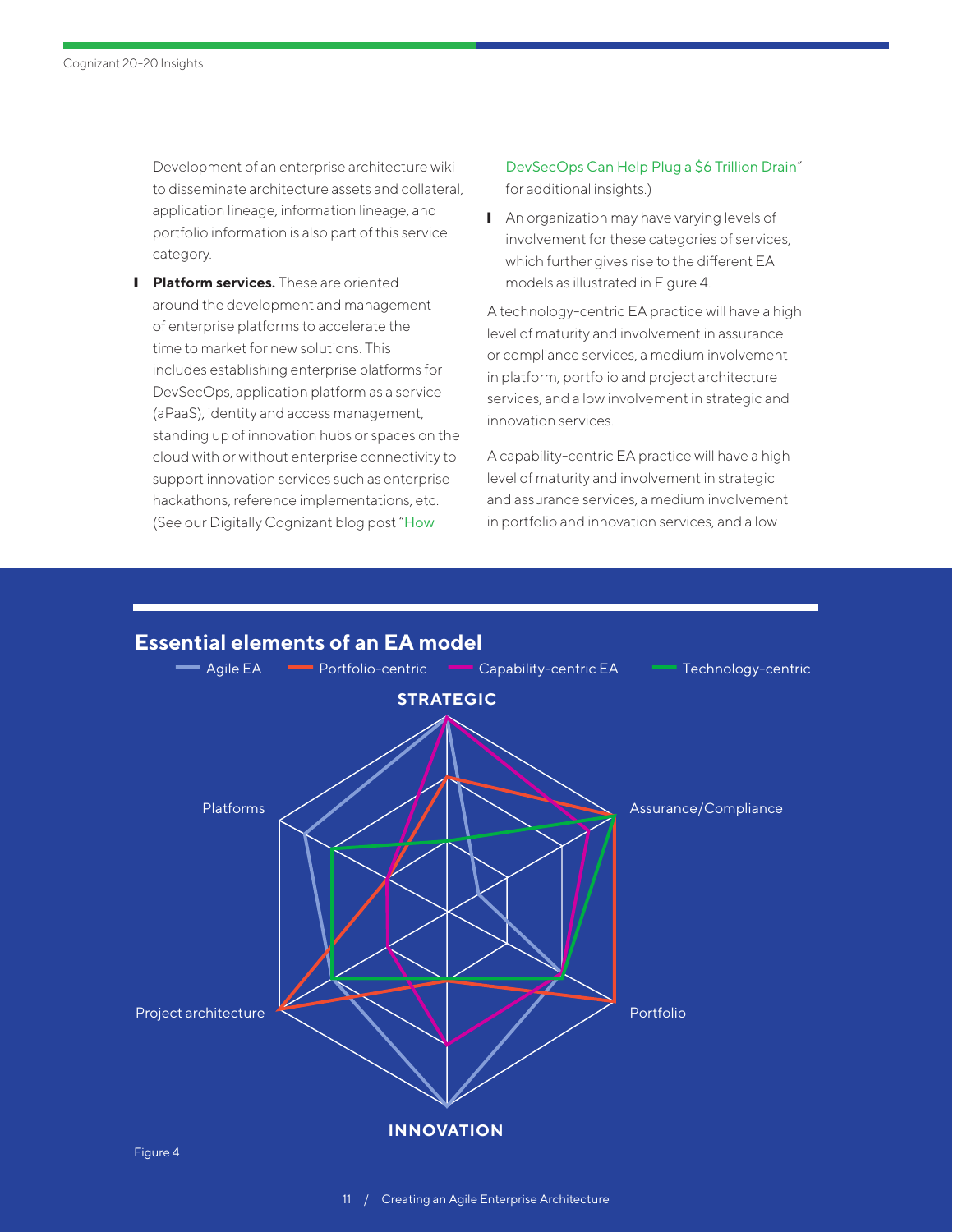involvement in platform, project architecture, and innovation services.

A portfolio-centric EA practice will have a high level of maturity and involvement in portfolio, project architecture and assurance services, a medium involvement in strategic services, and a low involvement in platform and innovation services.

An Agile EA practice should demonstrate a high level of involvement in strategic, innovation and

platform services, medium level involvement in portfolio and project architecture services, and low level of involvement in assurance or compliance services. In Agile EA, we also foresee a major shift in how these services are delivered in the organization through automation and simplification.

### **Delivering on the change mandate**

While it is clear that an Agile EA model will be relevant in the changing industry trends, transition to this model should be effected gradually across all dimensions of the EA function.

The reason: An enterprise is and will remain multi-modal. An EA function should address all requirements, effectively. By rushing to adapt to the growing practice of Agile, eliminating a standardsbased approach or missing the big picture (i.e., taking an enterprise view) in any decision-making will result in increased technical debt. It becomes even more important to have a holistic function (EA) that, on one hand, fulfills the vision, and ensures everything fits, while on the other hand does not impede progress and agility by being bureaucratic and process heavy.

Key recommendations to effectively transition the traditional EA to Agile EA model include:

- EA organization structure:
	- > Restructure EA units based on services rather than architecture domains.
	- > Rebrand EA as a services organization.
	- > Onboard a multi-disciplinary, autonomous team for each EA unit.
- > Eliminate portfolio management as a standalone service of function. Instead, enable selfservice to include portfolio teams to manage their portfolio with EA acting as a custodian. Integrate portfolio management as part of other services (e.g., assurance services).
- EA functional structure:
	- > Publish an EA services catalog with a clear definition of each service with expected business outcomes, including definition of ready, definition of done, activities, tierbased service level agreements (SLAs), collaborating, and dependent services.
	- > Reduce EA involvement in non-strategic services like assurance or compliance services and leverage partners for executing those services.
	- > Increase EA involvement in modernization and innovation initiatives.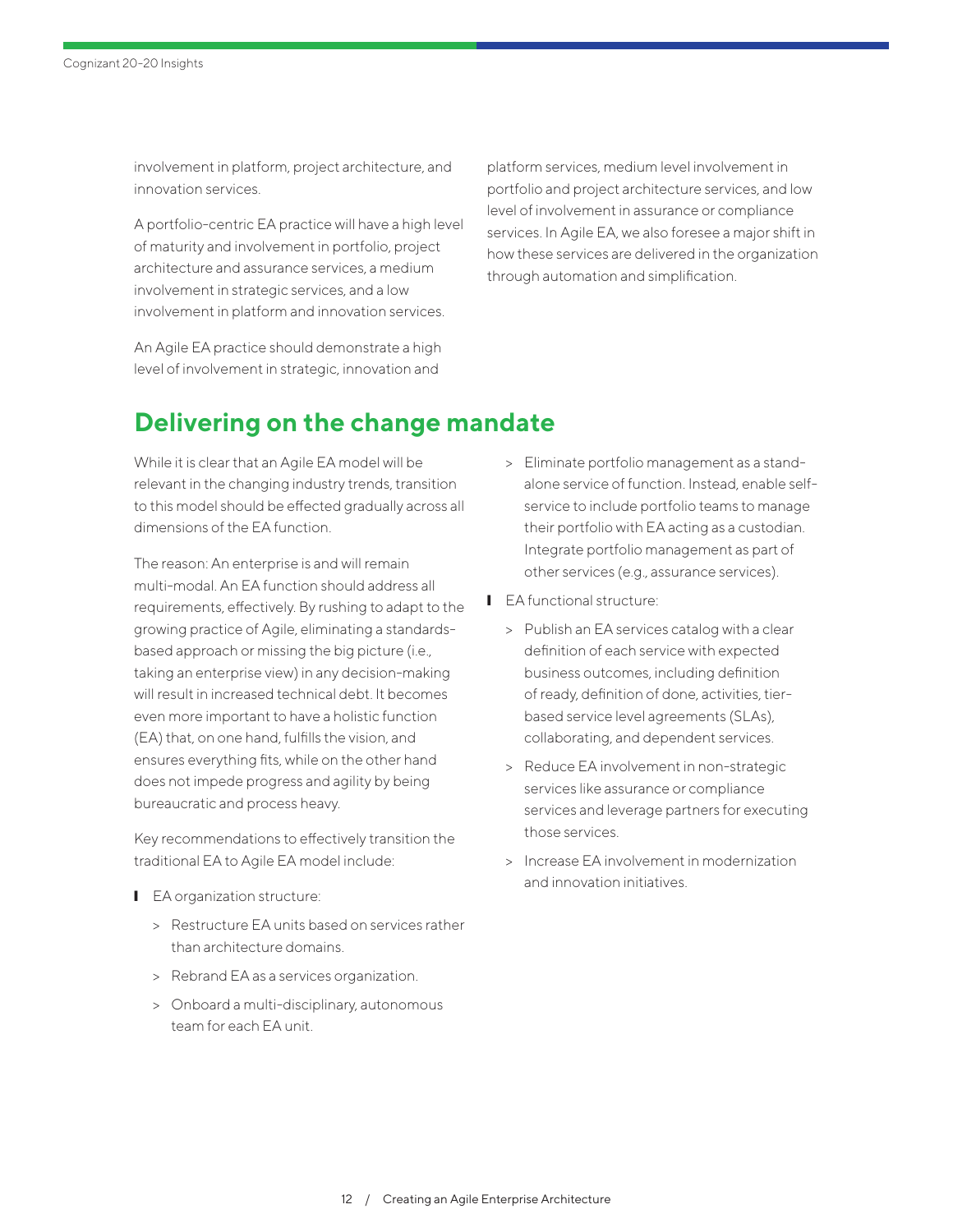- > Take ownership in developing and managing enterprise platforms that can foster innovation and modernization initiatives.
- > Strengthen the KM function to effectively develop and harvest knowledge assets as part of the services catalog.
- > Leverage lightweight, self-service tools like wiki to develop and disseminate architecture assets and collateral.
- > Simplify architecture artifacts and deliverables with just-enough information. For instance, adopt lightweight architecture decision records (ADRs) rather than a mammoth software architecture document (SAD).
- > Rationalize and decommission low business value services.

## **Looking ahead**

The crux of business agility is achieving strategic agility - sense emerging market opportunities early, and identify potential for long-term organizational agility. This will enable the organization to quickly adapt to emerging market challenges, and enhance operational agility through faster time to market, with minimum waste. IT agility serves as the principal driver for achieving business agility, and is the basis for running a competitive and viable business. IT agility is achieved using Agile development and methods that pivot on increased velocity to experiment, validate and scale. An Agile EA supports and guides the Agile development environment to maintain the organization's focus with a faster, more effective cadence so that speed does not lead IT into unmanageable chaos.

- **■** EA measurements and value/benefit proposition evangelizing:
	- > Define impact-based KPIs to measure and communicate the value of the EA function.
	- > Communicate the value of a service through tangible business outcomes.
	- > Segregate metrics and KPIs to track the effectiveness and performance of services respectively.
	- > Institute a satisfaction survey to solicit customer feedback upon completion of a service.

The concept of Agile EA doesn't imply supporting or defining an architecture for Agile projects. Rather, it should be how to evolve the traditional EA function to become nimbler and more capable of addressing the rapidly growing and changing expectations of various enterprise stakeholders. While this paper introduced the concept of Agile EA along with the fundamental differences of and changes from the traditional EA, the discussion is far from over. The nuances and subtleties of the various aspects of Agile EA have to be determined and incrementally evolved. In addition, there is no one-size-fits-all specifically when it comes to defining an EA function for an organization.

An Agile EA supports and guides the Agile development environment to maintain the organization's focus with a faster, more effective cadence so that speed does not lead IT into unmanageable chaos.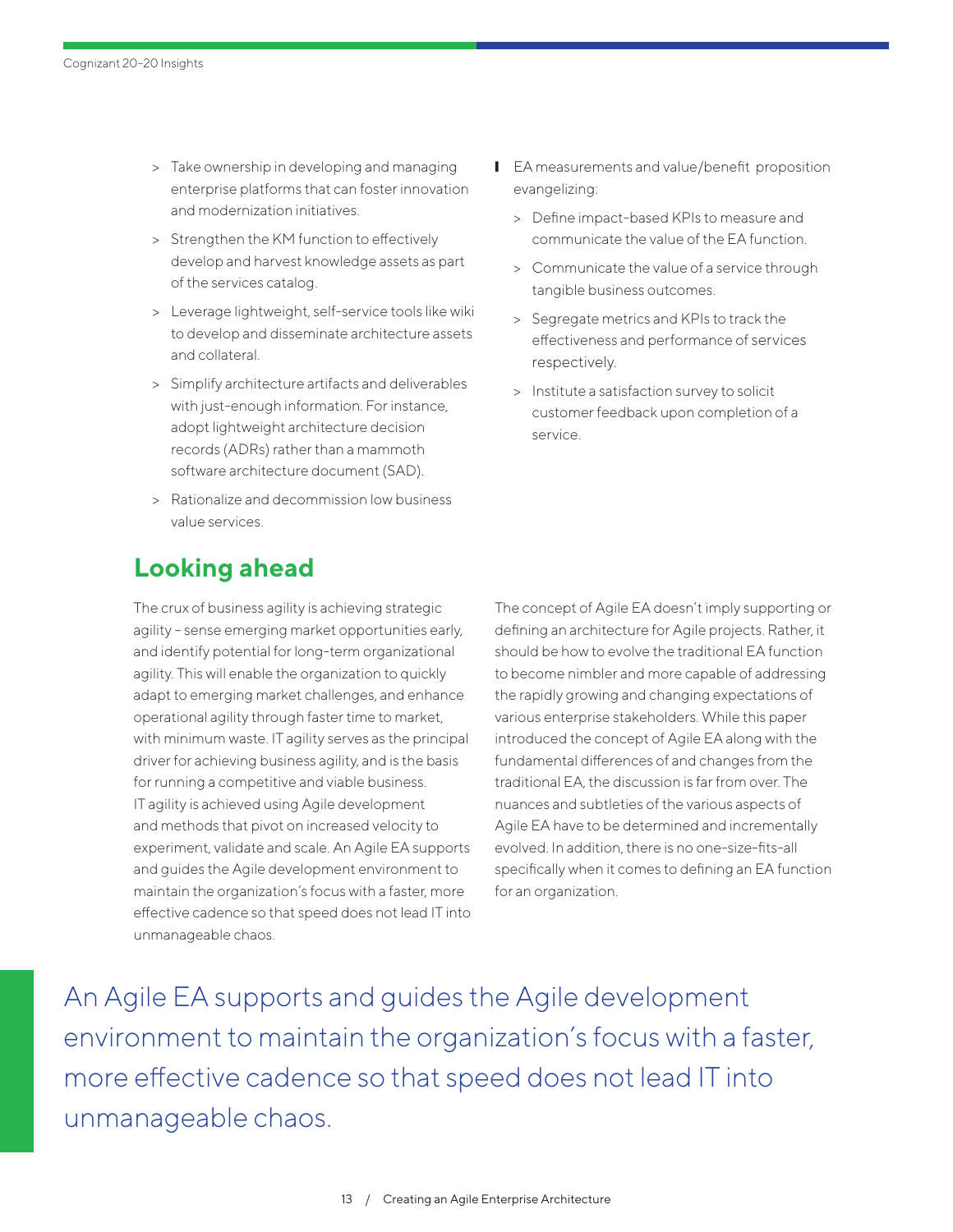# **Endnotes**

- <sup>1</sup> Sarah K. White, "What is enterprise architecture? A framework for transformation," CIO.com, October 16, 2018, [https://www.](https://www.cio.com/article/3313657/what-is-enterprise-architecture-a-framework-for-transformation.html) [cio.com/article/3313657/what-is-enterprise-architecture-a-framework-for-transformation.html](https://www.cio.com/article/3313657/what-is-enterprise-architecture-a-framework-for-transformation.html).
- <sup>2</sup> Enterprise Architecture (EA), Gartner, <https://www.gartner.com/it-glossary/enterprise-architecture-ea/>.
- <sup>3</sup> "Gartner Says Enterprise Architecture Must Become Business Outcome-Driven to Deliver Value," MarketScreener.com, May 2, 2012, [https://www.marketscreener.com/GARTNER-INC-12710/news/Gartner-Inc-Gartner-Says-Enterprise-](https://www.marketscreener.com/GARTNER-INC-12710/news/Gartner-Inc-Gartner-Says-Enterprise-Architecture-Must-Become-Business-Outcome-Driven-to-Deliver-14307719/)[Architecture-Must-Become-Business-Outcome-Driven-to-Deliver-14307719/](https://www.marketscreener.com/GARTNER-INC-12710/news/Gartner-Inc-Gartner-Says-Enterprise-Architecture-Must-Become-Business-Outcome-Driven-to-Deliver-14307719/)[.](https://www.marketscreener.com/GARTNER-INC-12710/news/Gartner-Inc-Gartner-Says-Enterprise-Architectu)
- <sup>4</sup> "DevSecOps is the integration of security into emerging agile IT and DevOps development as seamlessly and as transparently as possible," Gartner, <https://www.gartner.com/it-glossary/devsecops>.
- <sup>5</sup> "Defining The [EA](https://www.forrester.com/report/Defining+The+EA+Service+Catalog/-/E-RES135162) Service Catalog." Forrester, December 26, 2018, [https://www.forrester.com/report/](https://www.forrester.com/report/Defining+The+EA+Service+Catalog/-/E-RES135162) [Defining+The+EA+Service+Catalog/-/E-RES135162](https://www.forrester.com/report/Defining+The+EA+Service+Catalog/-/E-RES135162).
- <sup>6</sup> [Enterprise Architecture Tools Definition, Gartner,](http://www.gartner.com/it-glossary/enterprise-architecture-ea-tools) <https://www.gartner.com/it-glossary/enterprise-architecture-ea-tools>.
- <sup>7</sup> "TBM Taxonomy," TBM Council, November 2, 2018, [https://www.tbmcouncil.org/sites/default/files/tbmc\\_tbm\\_](https://www.tbmcouncil.org/sites/default/files/tbmc_tbm_taxonomy_3.0.pdf) [taxonomy\\_3.0.pdf](https://www.tbmcouncil.org/sites/default/files/tbmc_tbm_taxonomy_3.0.pdf).
- 8 Conway's law, [http://www.melconway.com/Home/Conways\\_Law.html](http://www.melconway.com/Home/Conways_Law.html).
- Lightweight Architecture Decision Records, ThoughtWorks, [https://www.thoughtworks.com/radar/techniques/](https://www.thoughtworks.com/radar/techniques/lightweight-architecture-decision-records) [lightweight-architecture-decision-records](https://www.thoughtworks.com/radar/techniques/lightweight-architecture-decision-records).

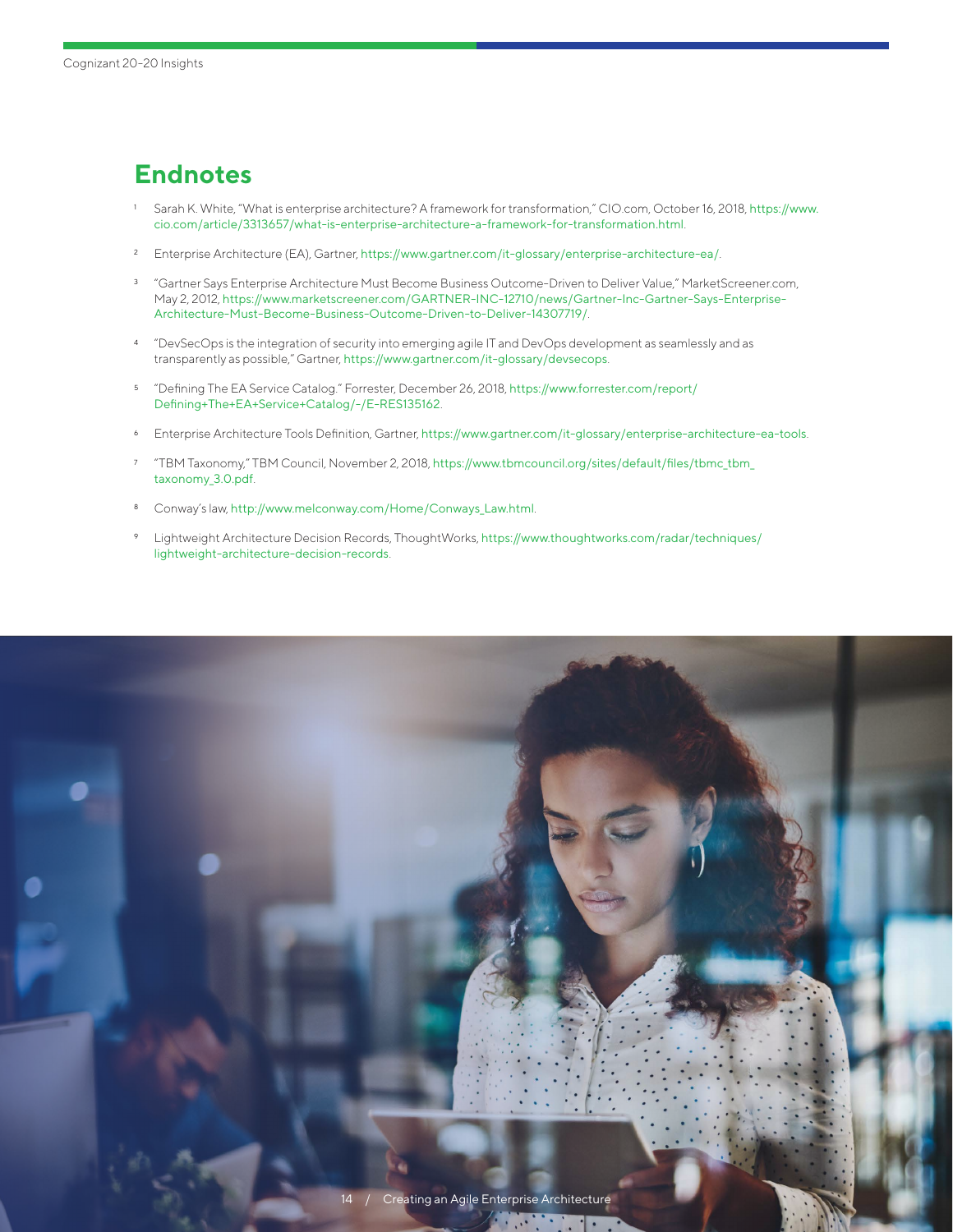### **About the authors**

#### **Sathish Kumar Muthukaruppan**

#### **Consulting Principal, Technology Consulting Group**

Sathish Kumar Muthukaruppan is a Consulting Principal in Cognizant's Technology Consulting Group. He has over 20 years of IT experience focused on architecture and technology consulting for various Fortune 100 enterprises and is currently responsible for leading strategic architecture and technology consulting in the areas of enterprise architecture, service-oriented architecture (SOA) and other emerging technology categories. Previously, Sathish has successfully led many consulting engagements that include EA program definition, SOA strategy and roadmap definition, SOA governance definition and various complex IT transformation engagements for organizations across geographies. He can be reached at [Sathishkumar.Muthukaruppan@cognizant.com](mailto:Sathishkumar.Muthukaruppan%40cognizant.com?subject=) | LinkedIn: [www.linkedin.com/in/sakku](http://www.linkedin.com/in/sakku).

#### **Vivek Nandey**

#### **Architect, Technology Consulting Group**

Vivek Nandey is an architect in Cognizant's Technology Consulting Group. He has 13-plus years of IT experience focused on architecture and technology consulting for various Fortune 100 enterprises. Vivek has expertise in enterprise, solution and integration architecture, and has worked with numerous organizations in the healthcare, banking, communications, media and entertainment and life sciences domains. He can be reached at [Vivek.Nandey@cognizant.com](mailto:Vivek.Nandey%40cognizant.com?subject=) | LinkedIn: [www.linkedin.com/pub/vivek-](https://www.linkedin.com/pub/vivek-nandey/18/363/384 )

#### **Acknowledgments**

*The authors would like to thank Alan Alper, Vice President, Cognizant Thought Leadership Programs, and Stephen Mank, Director, Cognizant Thought Leadership Programs, for their valuable contributions to this white paper. Special thanks to Cognizant Digital Technology Consulting's James Houghton, Vice President - Consulting, and Mahadevan Krishnamoorthy, Assistant Vice President – Consulting, for their guidance in the writing of this white paper.*